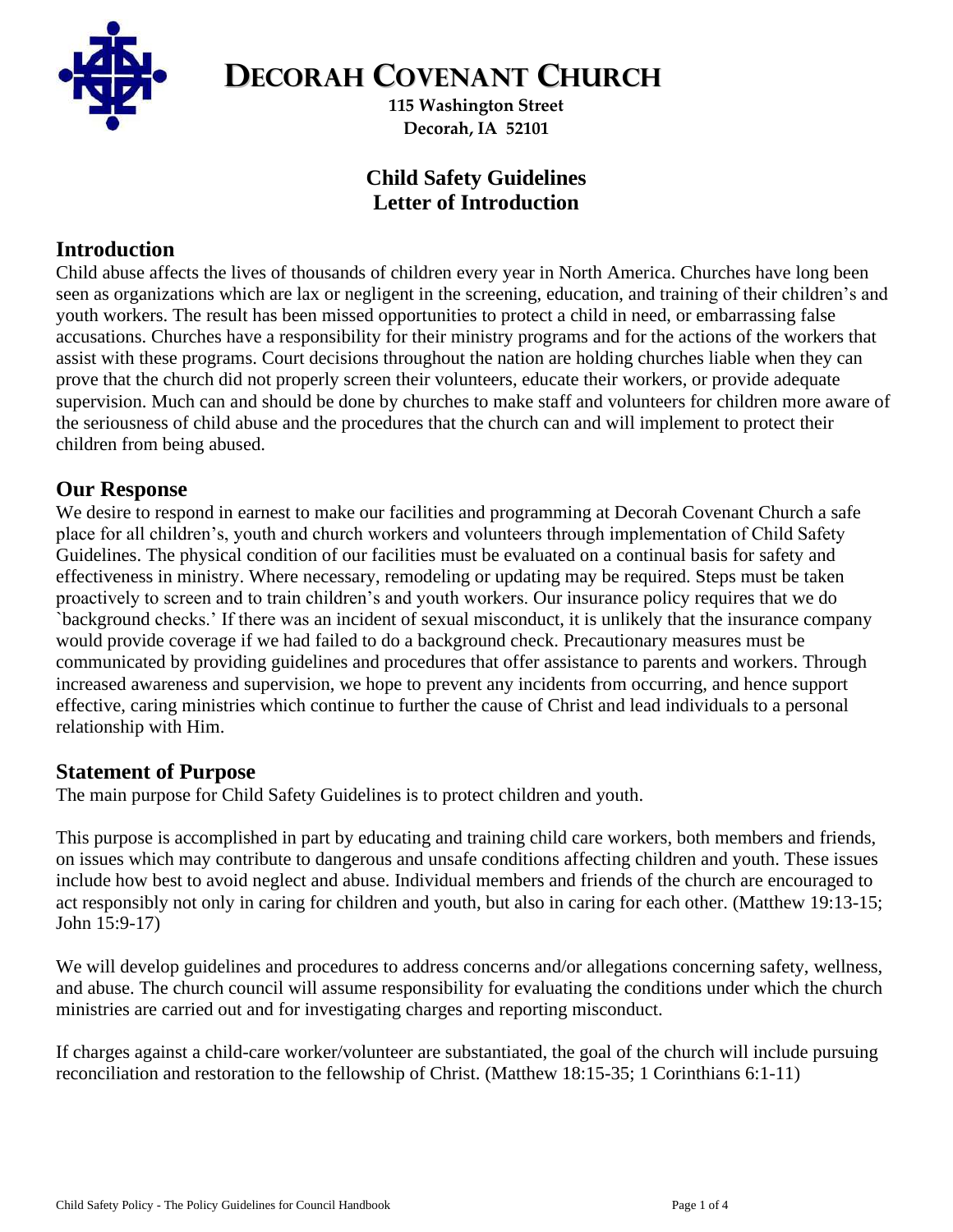# **Child Safety Guidelines Policy for Reducing the Risk of Abuse**

#### **I. Recruiting, Selecting, and Training Volunteers and Paid Staff**

A. Qualifications:

Every volunteer  $\&$  staff person 18 yrs and older who works with children and/or youth shall:

- 1. Confess Jesus Christ as their personal Lord and Savior
- 2. Either be a member in good standing or a regular attendee for at least six months
- 3. Have no history of being an abuser
- B. Procedures:

Every volunteer & staff person who works with children and/or youth shall:

- *1.* Complete a confidential application using form *Child Safety Policy – Form 2009-01 Application Form.*
- *2.* Agree to a confidential check of public records using form *Child Safety Policy – Form 2009- 02 Background Check.*
- 3. Meet with a person(s) designated by the church council to discuss and pray about his/her role in the ministry of the church. *(Interviews effective Fall 2010).* Use form *Child Safety Policy – Form 2009-03 Interview Questions*.

#### C. Application Form:

The application for volunteers and staff shall be maintained in a confidential file and include:

- 1. Personal information: Name, address, etc.
- 2. Ministry information: Area of interest, gifts, talents, etc.
- 3. Procedures: Concerning the care and guidelines for ministering to children and youth.
- 4. References: Names of at least two church members who know the volunteer or staff *(Effective Fall 2010)* using form *Child Safety Policy – Form 2009-04 Reference Contact Form*.
- 5. A place for volunteers and staff to sign stating that they have read the procedures and agree to observe the safeguards.
- 6. Church History information: a five year church, volunteer, and ministry history for staff and volunteer, leaders and supervisors.

### D. Public Records Release Form:

A brief form to be completed by volunteers and staff which will be used for a background check using Group Publishing's independent contractor, LexisNexis, The form is called *Child Safety Policy – Form 2009-02 Background Check.*

E. Education:

A person(s) designated by the church council will be responsible to educate volunteers and staff on the abuse prevention policy.

### **II. Procedures**

A. Avoid Isolation:

Adult volunteers and staff are to observe the two-adult rule. This requires that adults are never in an isolated setting with children or youth without an adult partner, except for situations addressed by number 4 and 5 below (i.e. mentoring youth situations).

- 1. Classroom and building:
	- a. There must always be two or more adults in each location where children or youth are present. This includes such settings as after-school programs, evening programs, and children's church.
	- b. Settings in which there are multiple adults nearby, in line of sight (for example, in DCC Sunday School classrooms in the lower level, persons are clearly visible from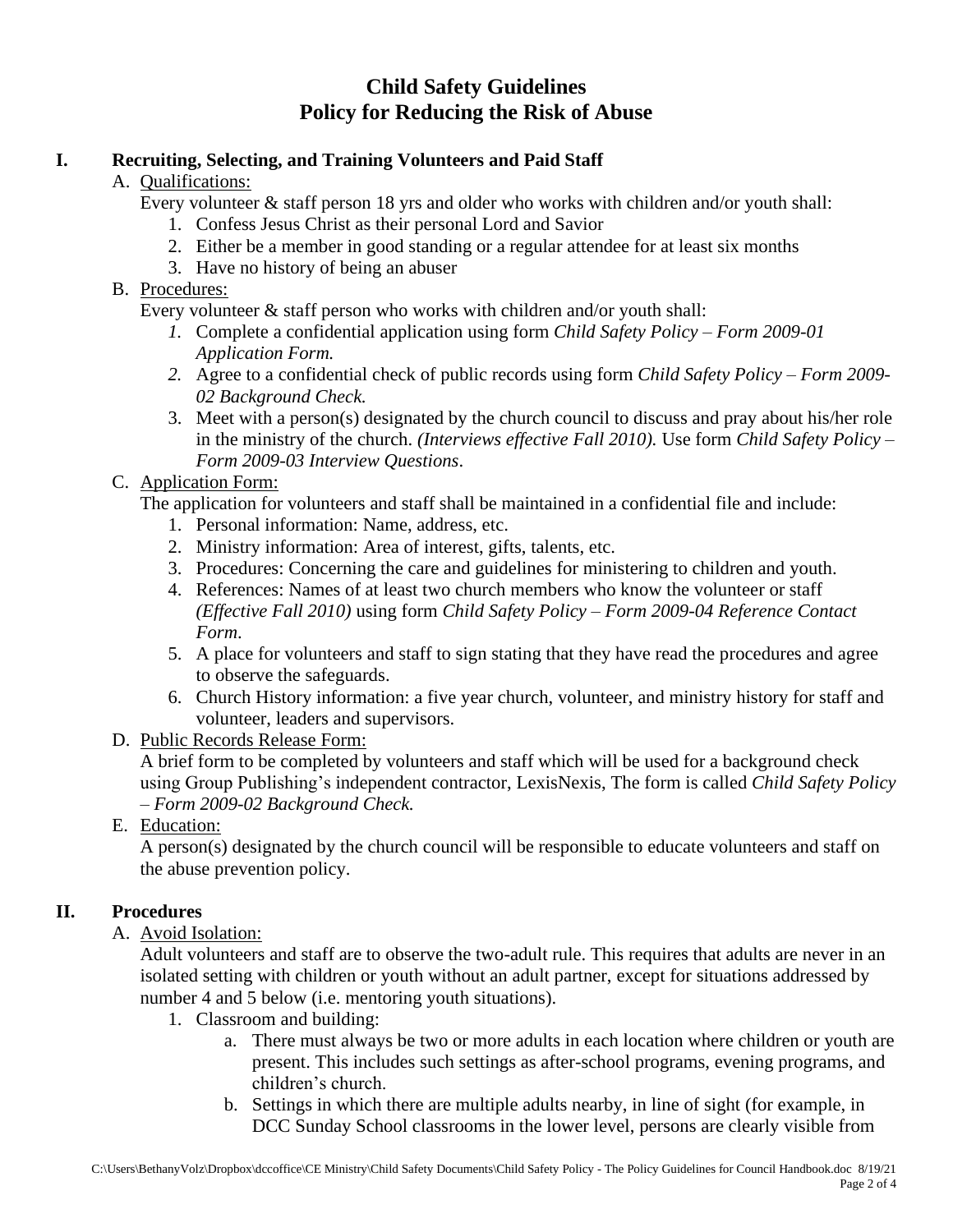the hallway and classrooms; therefore, it is allowed to have only one adult in each classroom, as long as all other procedures are followed).

- c. Classrooms and child-care rooms must have windows that are not covered or the door must be left open.
- 2. Transporting children and youth:
	- a. When transporting a group of children/youth (two or more), it is acceptable to have one adult volunteer driver.
	- b. When transporting only one child/youth, two volunteer and/or staff persons should be in the vehicle. When it is not possible to have two adults transporting one child, a phone call to the parent/guardian of the child is required to get their verbal approval on transporting their child.
	- c. Church volunteers and staff are to be diligent in planning ahead whenever possible to avoid the situation of transporting one child or youth to/from a church sponsored activity, and/or be agreeable to obtain verbal approval via a phone call to the parent/guardian.
- 3. Events: When away from the church on an outing (daytime and/or overnight) volunteers and staff are to work together as a team and never be isolated with a child or youth.
- 4. If it is necessary for a volunteer or staff member to meet individually with a child or youth, it should be done so in a public setting or where they are clearly visible by others.
- 5. Volunteers and Staff should not spend time alone with a child or adolescent without the awareness and consent of that individual's parents or legal guardian.
- B. Nursery and Pre-K Bathroom Procedures:
	- 1. Children are taken only upon their request or if the child shows obvious signs of needing to go. A child can be encouraged to have another child accompany him/her along with an adult.
	- 2. When taking children to the bathroom, keep the main door open while the child is in the room. Remain outside the bathroom where you can hear the child. If the child needs assistance with his/her clothes, have the child come out of the bathroom for assistance.
	- 3. If the child requests a teacher's help in the bathroom, try to teach the child how to help himself/herself as much as possible. (Use the hand-over-hand method. This technique enables you to place your hands over the child's hands in helping with fastening clothes, wiping skin, and the like.) Spend as little time in the bathroom as possible. Use proper language but language the child can understand.
	- 4. The staff should rotate this responsibility so the same person is not taking the children all of the time.
- C. Reporting Procedures:
	- 1. Reporting Obligations: Volunteers or staff are to immediately report any behavior which seems abusive or inappropriate, or any incident reported by a child or youth.
	- 2. Line of Reporting:
		- a. Volunteers shall report directly to a program coordinator, CE committee member, or staff person.
		- b. Program coordinators, committee members, or staff shall report directly to the Pastor or acting church chair.
		- c. If the allegation is directed toward the pastor or church chair, reporting may be made to another member of staff or church council.
		- *d.* Reporting form to be used is the *Child Safety Policy – Form 2009-05 Incident Report Form*
- D. Response plan:

The response plan is outlined in a separate document and should be referred to for DCC's protocol for responding to an incident. That document is the *RESPONDING TO SEXUAL MISCONDUCT IN THE CONTEXT OF THE CHURCH protocol document.*